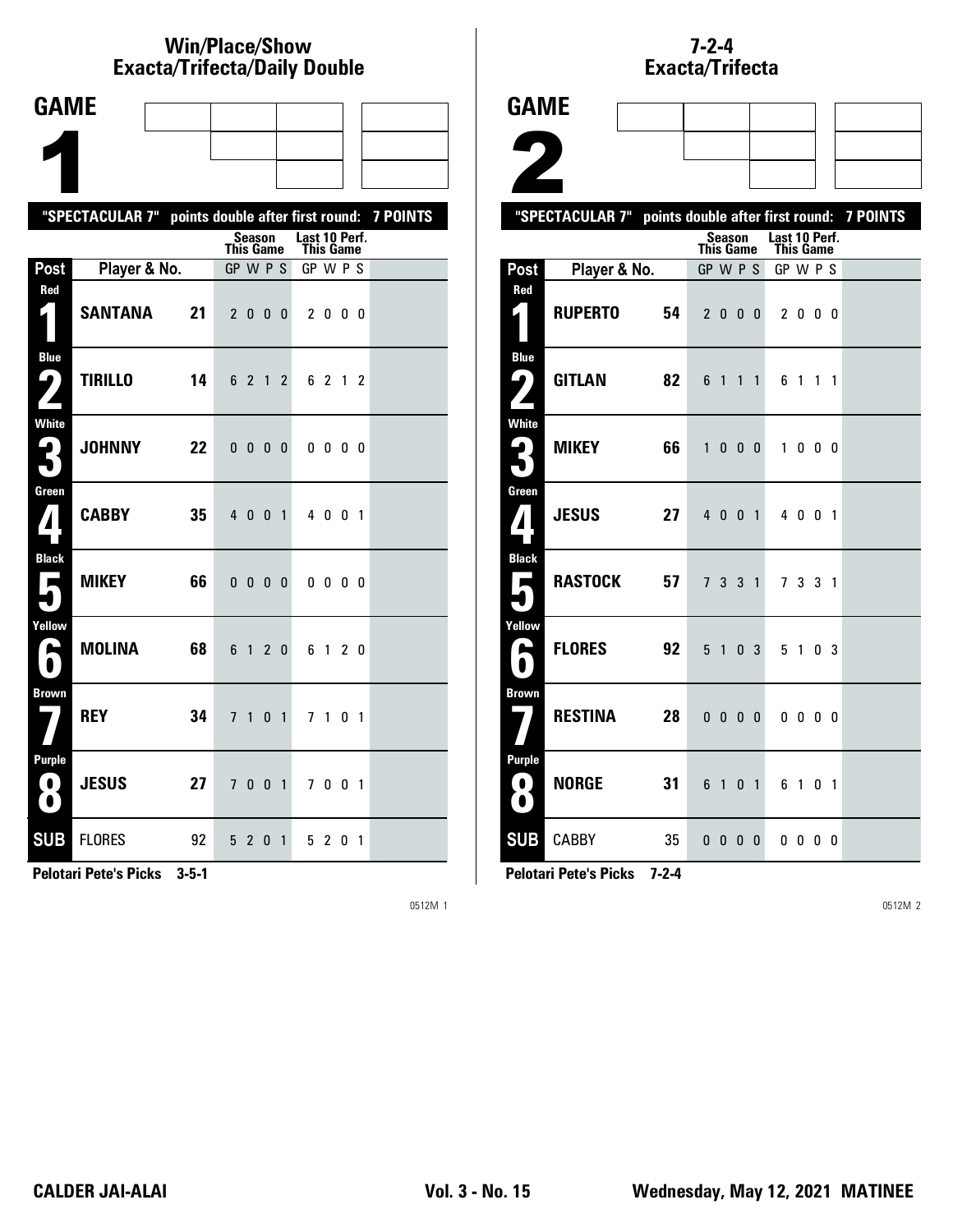#### **Win/Place/Show Exacta/Tri fecta**

| <b>GAME</b> |  |  |     |
|-------------|--|--|-----|
|             |  |  |     |
|             |  |  |     |
|             |  |  | ___ |

|                     | "SPECTACULAR 7"        | points double after first round: |                  |                   |                              |          |                                   |                   |                   |        | 7 POINTS         |              |              |                |
|---------------------|------------------------|----------------------------------|------------------|-------------------|------------------------------|----------|-----------------------------------|-------------------|-------------------|--------|------------------|--------------|--------------|----------------|
|                     |                        |                                  | <b>This Game</b> | Season            |                              |          | Last 10 Perf.<br><b>This Game</b> |                   |                   |        | <b>All Games</b> | <b>Team</b>  |              |                |
| Post                | Player & No.           |                                  | GP.              |                   | <b>WPS</b>                   |          | GP W P S                          |                   |                   |        | GP W P S         |              |              |                |
| Red                 | <b>JESUS</b>           | 27                               | 8                | 0                 | $\mathbf{0}$                 | 3        | 8                                 | 0                 | 0                 | 3      | 4                | 0            | 0            | $\overline{1}$ |
|                     | <b>TIRILLO</b>         | 14                               | 8                | 0                 | $\mathbf{0}$                 | 1        | 8                                 | 0                 | 0                 | 1      |                  |              |              |                |
| <b>Blue</b><br>9    | <b>RESTINA</b>         | 28                               | 0                | 0                 | $\mathbf{0}$                 | 0        | 0                                 | 0                 | 0                 | 0      | 0                | 0            | $\mathbf{0}$ | 0              |
|                     | <b>JOHNNY</b>          | 22                               | 8                | 1                 | 1                            | 2        | 8                                 | 1                 | 1                 | 2      |                  |              |              |                |
| <b>White</b>        | <b>CABBY</b>           | 35                               | 4                | 1                 | $\mathbf{0}$                 | 0        | 4                                 | 1                 | 0                 | 0      | 0                | $\mathbf{0}$ | 0            | - 0            |
|                     | <b>CONRADO</b>         | 77                               | $\overline{7}$   | 1                 | 3                            | 1        | 7                                 | 1                 | 3                 | 1      |                  |              |              |                |
| Green               | <b>REY</b>             | 34                               | 7                | $\overline{2}$    | $\mathbf{0}$                 | $\Omega$ | 7                                 | $\overline{2}$    | 0                 | 0      | 1                | 0            | 1            | $\mathbf{0}$   |
| ◢                   | <b>SANTANA</b>         | 21                               | $\overline{2}$   | $\Omega$          | 0                            | 0        | $\overline{c}$                    | 0                 | 0                 | 0      |                  |              |              |                |
| <b>Black</b>        | <b>GITLAN</b>          | 82                               | 3                | $\Omega$          | $\Omega$                     | 1        | 3                                 | $\mathbf{0}$      | $\Omega$          | 1      | $\Omega$         | $\mathbf{0}$ | 0            | 0              |
|                     | <b>LARREA</b>          | 30                               | $\overline{2}$   | 0                 | 0                            | 0        | 2                                 | 0                 | 0                 | 0      |                  |              |              |                |
| Yellow<br>A         | <b>BECKY</b>           | 99                               | $\overline{2}$   | 0                 | 0                            | 0        | 2                                 | 0                 | 0                 | 0      | 1                | $\mathbf{0}$ | $\Omega$     | $\mathbf{0}$   |
| $\blacksquare$      | <b>RUPERTO</b>         | 54                               | 6                | $\Omega$          | 0                            | 0        | 6                                 | 0                 | 0                 | 0      |                  |              |              |                |
| Brown               | <b>RASTOCK</b>         | 57                               | 8                | $\overline{2}$    | $\overline{2}$               | 1        | 8                                 | $\overline{c}$    | $\overline{c}$    | 1      | $\overline{2}$   | $\mathbf{1}$ | 1            | $\mathbf{0}$   |
|                     | <b>MOLINA</b>          | 68                               | 8                | $\overline{2}$    | $\overline{2}$               | 1        | 8                                 | $\overline{c}$    | 2                 | 1      |                  |              |              |                |
| Purple<br>$\bullet$ | <b>FLORES</b>          | 92                               | 8                | 0                 | 1                            | 0        | 8                                 | 0                 | 1                 | 0      | 3                | $\mathbf{0}$ | 1            | $\mathbf{0}$   |
| $\bullet$           | <b>GALLO</b>           | 59                               | $\overline{1}$   | 0                 | 1                            | 1        | 7                                 | 0                 | 1                 | 1      |                  |              |              |                |
| <b>SUBS</b>         | <b>MIKEY</b><br>CARLOS | 66<br>46                         | 0<br>4           | 0<br>$\mathbf{0}$ | $\mathbf{0}$<br>$\mathbf{0}$ | 0<br>1   | 0<br>4                            | 0<br>$\mathbf{0}$ | 0<br>$\mathbf{0}$ | 0<br>1 |                  |              |              |                |

**Pelotari Pete's Picks 2-7-3**

0512M 3

## **Win/Place/Show Exacta/Tri fecta/Super fecta**



|                            | "SPECTACULAR 9"                 | points double after first round: |                |                |            |                     |                                   |        |                |                | 9 POINTS         |      |              |   |
|----------------------------|---------------------------------|----------------------------------|----------------|----------------|------------|---------------------|-----------------------------------|--------|----------------|----------------|------------------|------|--------------|---|
|                            |                                 |                                  | This Game      | Season         |            |                     | Last 10 Perf.<br><b>This Game</b> |        |                |                | <b>All Games</b> | Team |              |   |
| Post                       | Player & No.                    |                                  | GP             |                | <b>WPS</b> |                     | GP W P S                          |        |                |                | GP W P S         |      |              |   |
| Red                        | GITLAN                          | 82                               | 5              | 1              | 0          | 2                   | 5                                 | 1      | 0              | 2              | $\overline{2}$   | 0    | $\mathbf{0}$ | 0 |
|                            | TIRILLO                         | 14                               | 8              | 0              | 1          | $\overline{2}$      | 8                                 | 0      | 1              | $\overline{2}$ |                  |      |              |   |
| <b>Blue</b>                | <b>MIKEY</b>                    | 66                               | $\overline{2}$ | 1              | 0          | 1                   | $\overline{c}$                    | 1      | 0              | 1              |                  |      | 0            | 0 |
| $\blacktriangleright$      | <b>GALLO</b>                    | 59                               | 5              | 2              | 2          | 0                   | 5                                 | 2      | 2              | 0              | 1                | 0    |              |   |
| <b>White</b>               | NORGE                           | 31                               | 6              | 0              | 1          | 0                   | 6                                 | 0      | 1              | 0              | 0                | 0    | 0            | 0 |
|                            | <b>RUPERTO</b>                  | 54                               | 6              | 1              | 0          | 1                   | 6                                 | 1      | 0              | 1              |                  |      |              |   |
| Green                      | <b>REY</b>                      | 34                               | 7              | 1              | 2          | 1                   | 7                                 | 1      | $\overline{2}$ | 1              | 1                | 0    | 0            | 0 |
| ◢                          | <b>URTARAN</b>                  | 89                               | 2              | 1              | 0          | 0                   | $\overline{2}$                    | 1      | 0              | 0              |                  |      |              |   |
| <b>Black</b><br>П          | <b>BECKY</b>                    | 99                               | $\overline{2}$ | $\Omega$       | $\Omega$   | 1                   | 2                                 | 0      | 0              | 1              | $\mathbf{0}$     | 0    | $\mathbf{0}$ | 0 |
|                            | <b>MOLINA</b>                   | 68                               | 6              | 1              | 0          | 0                   | 6                                 | 1      | 0              | 0              |                  |      |              |   |
| Yellow                     | RASTOCK                         | 57                               | 8              | 1              | 1          | 2                   | 8                                 | 1      | 1              | 2              | 4                | 1    | 0            | 0 |
| $\blacksquare$             | <b>CARLOS</b>                   | 46                               | 5              | $\overline{2}$ | 0          | 0                   | 5                                 | 2      | 0              | 0              |                  |      |              |   |
| <b>Brown</b>               | <b>FLORES</b>                   | 92                               | 7              | 0              | 2          | 0                   | 7                                 | 0      | 2              | 0              | 2                | 0    | 0            | 0 |
|                            | <b>JOHNNY</b>                   | 22                               | 8              | 1              | 0          | $\overline{2}$      | 8                                 | 1      | 0              | 2              |                  |      |              |   |
| <b>Purple</b><br>$\bullet$ | <b>JESUS</b>                    | 27                               | 8              | 0              | 0          | 0                   | 8                                 | 0      | 0              | 0              | 0                |      | $\mathbf{0}$ |   |
| $\bullet$                  | <b>SANTANA</b>                  | 21                               | $\overline{2}$ | 0              | 1          | 0                   | 2                                 | 0      | 1              | 0              |                  | 0    |              | 0 |
| <b>SUBS</b>                | <b>RESTINA</b><br><b>LARREA</b> | 28<br>30                         | 1<br>6         | 1<br>0         | 0<br>0     | 0<br>$\overline{2}$ | 1<br>6                            | 1<br>0 | 0<br>0         | 0<br>2         |                  |      |              |   |
|                            |                                 |                                  |                |                |            |                     |                                   |        |                |                |                  |      |              |   |

**Pelotari Pete's Picks 4-1-3-7**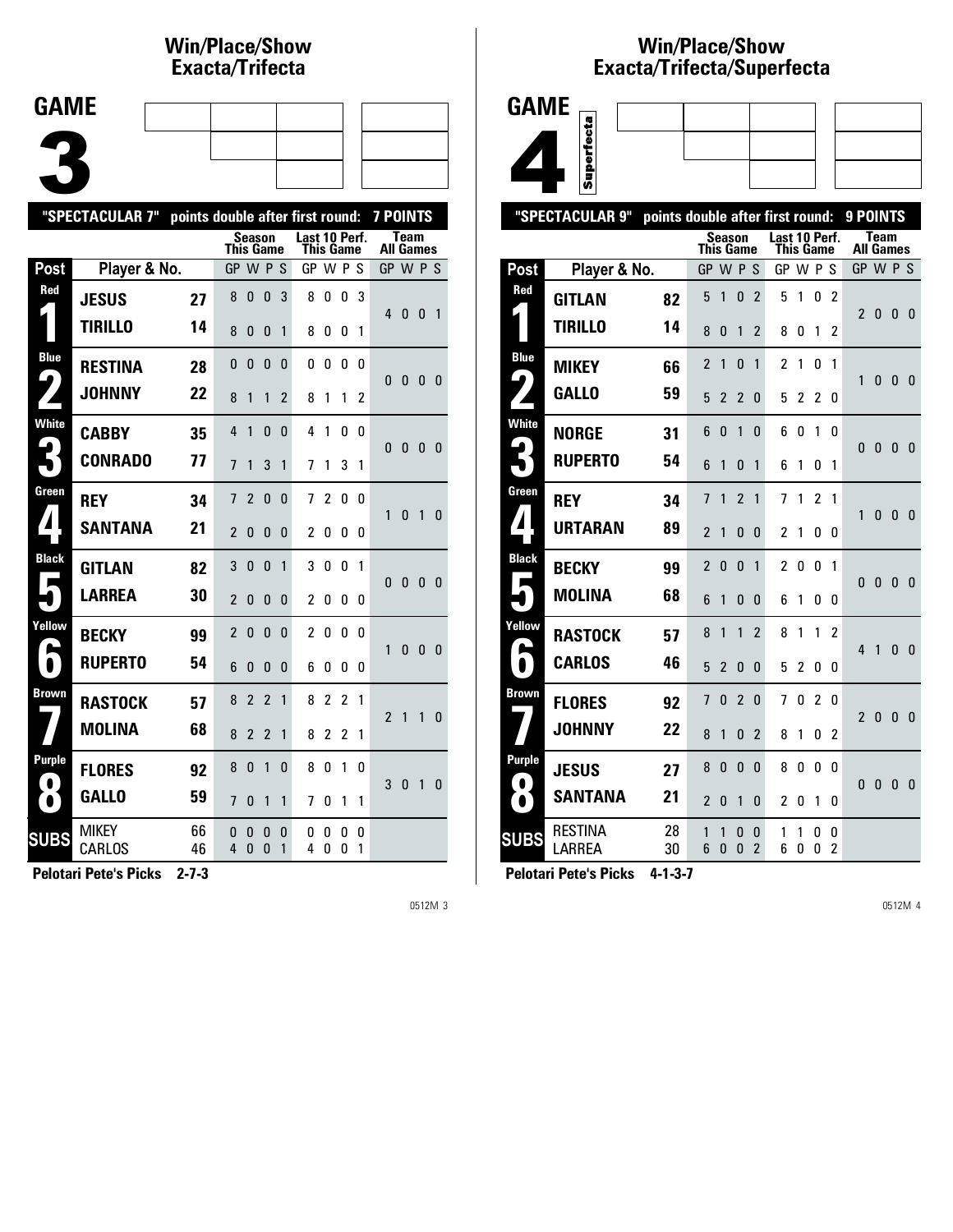#### **Win/Place/Show Exacta/Tri fecta**

| <b>GAME</b> |  |  |  |
|-------------|--|--|--|
|             |  |  |  |
|             |  |  |  |
|             |  |  |  |
|             |  |  |  |
|             |  |  |  |
|             |  |  |  |
|             |  |  |  |

|                            | "SPECTACULAR 7"         | points double after first round: |                  |                          |                |                |                            |                |          |        | <b>7 POINTS</b>  |              |              |                |
|----------------------------|-------------------------|----------------------------------|------------------|--------------------------|----------------|----------------|----------------------------|----------------|----------|--------|------------------|--------------|--------------|----------------|
|                            |                         |                                  | <b>This Game</b> | Season                   |                |                | Last 10 Perf.<br>This Game |                |          |        | <b>All Games</b> | <b>Team</b>  |              |                |
| Post                       | Player & No.            |                                  | <b>GP</b>        |                          | <b>WPS</b>     |                | GP W P S                   |                |          |        | GP W P S         |              |              |                |
| Red                        | <b>NORGE</b>            | 31                               | 3                | 0                        | $\bf{0}$       | 1              | 3                          | 0              | 0        | 1      |                  |              |              |                |
|                            | <b>URTARAN</b>          | 89                               | $\overline{1}$   | 0                        | $\overline{2}$ | $\overline{2}$ | 7                          | 0              | 2        | 2      | 1                | 0            | 0            | - 0            |
| <b>Blue</b>                | <b>REY</b>              | 34                               | 6                | 1                        | 0              | 0              | 6                          | 1              | 0        | 0      | 1                | 1            | 0            | $\mathbf{0}$   |
| 9                          | <b>CONRADO</b>          | 77                               | 4                | 2                        | 0              | 0              | 4                          | $\overline{c}$ | 0        | 0      |                  |              |              |                |
| <b>White</b>               | <b>CABBY</b>            | 35                               | 2                | 0                        | 1              | 0              | 2                          | 0              | 1        | 0      | 0                | $\bf{0}$     | 0            | - 0            |
|                            | <b>MANUEL</b>           | 60                               | 6                | $\overline{\phantom{a}}$ | 1              | 1              | 6                          | 2              | 1        | 1      |                  |              |              |                |
| Green                      | <b>FRANK</b>            | 15                               | $\mathbf{0}$     | 0                        | $\mathbf{0}$   | $\Omega$       | 0                          | $\mathbf{0}$   | $\Omega$ | U      | 0                | $\mathbf{0}$ | $\mathbf{0}$ | $\overline{0}$ |
| $\blacktriangle$           | <b>JOHNNY</b>           | 22                               | 3                | 0                        | $\Omega$       | 1              | 3                          | 0              | 0        | 1      |                  |              |              |                |
| <b>Black</b><br>Е          | <b>BECKY</b>            | 99                               | $\overline{2}$   | $\mathbf{0}$             | $\mathbf{0}$   | 0              | 2                          | 0              | 0        | 0      | $\Omega$         | $\mathbf{0}$ | $\mathbf{0}$ | - 0            |
|                            | <b>MOLINA</b>           | 68                               | 8                | 1                        | 1              | 1              | 8                          | 1              | 1        | 1      |                  |              |              |                |
| Yellow<br>E                | <b>MIKEY</b>            | 66                               | $\overline{2}$   | $\mathbf{0}$             | $\mathbf{0}$   | 0              | $\overline{2}$             | 0              | 0        | n      | 0                | $\bf{0}$     | $\mathbf{0}$ | $\mathbf{0}$   |
| $\bullet$                  | <b>SANTANA</b>          | 21                               | $\overline{2}$   | 0                        | 0              | 0              | $\overline{c}$             | 0              | 0        | 0      |                  |              |              |                |
| <b>Brown</b>               | <b>RESTINA</b>          | 28                               | 8                | 0                        | $\overline{2}$ | $\overline{2}$ | 8                          | O              | 2        | 2      | 1                | 0            | $\Omega$     | - 0            |
|                            | <b>RUPERTO</b>          | 54                               | 4                | $\Omega$                 | $\Omega$       | 0              | 4                          | 0              | 0        | 0      |                  |              |              |                |
| <b>Purple</b><br>$\bullet$ | T0T0                    | 38                               | 8                | 4                        | 1              | 0              | 8                          | 4              | 1        | 0      | 1                | 0            | $\mathbf{0}$ | 0              |
| $\bullet$                  | <b>LARREA</b>           | 30                               | 6                | 0                        | $\mathbf{0}$   | 0              | 6                          | 0              | 0        | 0      |                  |              |              |                |
| <b>SUBS</b>                | <b>GITLAN</b><br>CARLOS | 82<br>46                         | 7<br>4           | 1<br>1                   | 0<br>1         | 0<br>0         | 7<br>4                     | 1<br>1         | 0<br>1   | 0<br>0 |                  |              |              |                |

**Pelotari Pete's Picks 1-3-5**

0512M 5

#### **Win/Place/Show Exacta/Tri fecta**

6

| "SPECTACULAR 7"   | points double after first round: |          |                                            |        |                |                            | <b>7 POINTS</b> |        |               |                          |                |                |                |                |
|-------------------|----------------------------------|----------|--------------------------------------------|--------|----------------|----------------------------|-----------------|--------|---------------|--------------------------|----------------|----------------|----------------|----------------|
|                   |                                  |          | Season<br>This Game                        |        |                | Last 10 Perf.<br>This Game |                 |        |               | Team<br><b>All Games</b> |                |                |                |                |
| Post              | Player & No.                     |          | GP W P S                                   |        |                |                            | GP W P          |        |               | S.                       | GP W P S       |                |                |                |
| Red               | <b>FRANK</b>                     | 15       | 0                                          | 0      | 0              | 0                          | 0               | 0      | 0             | 0                        | 0              | 0              | $\bf{0}$       | $\mathbf{0}$   |
|                   | <b>JOHNNY</b>                    | 22       | 6                                          | 1      | 1              | 0                          | 6               | 1      | 1             | 0                        |                |                |                |                |
| <b>Blue</b>       | <b>FLORES</b>                    | 92       | 5                                          | 1      | 2              | 1                          | 5               | 1      | $\mathfrak z$ | 1                        | 3              | 0              | $\overline{2}$ | 0              |
| 4                 | URTARAN                          | 89       | 8                                          | 1      | 1              | 0                          | 8               | 1      | 1             | 0                        |                |                |                |                |
| <b>White</b>      | <b>RESTINA</b>                   | 28       | 8                                          | 0      | 1              | 0                          | 8               | 0      | 1             | 0                        | 0              | 0              | $\mathbf{0}$   | -0             |
|                   | <b>CARLOS</b>                    | 46       | 8                                          | 0      | $\overline{2}$ | $\overline{2}$             | 8               | 0      | 2             | 2                        |                |                |                |                |
| Green             | <b>NORGE</b>                     | 31       | 4                                          | 0      | $\Omega$       | 0                          | 4               | 0      | 0             | n                        | 1              | 0              | $\Omega$       | $\Omega$       |
| ◢                 | <b>LARREA</b>                    | 30       | 7                                          | 0      | 1              | 0                          | 7               | 0      | 1             | 0                        |                |                |                |                |
| <b>Black</b><br>L | T0T0                             | 38       | 8                                          | 3      | $\Omega$       | 0                          | 8               | 3      | 0             | 0                        | 1              | 1              | $\mathbf{0}$   | $\mathbf{0}$   |
|                   | TIRILLO                          | 14       | $\mathfrak z$                              | 1      | 1              | 0                          | 2               | 1      | 1             | 0                        |                |                |                |                |
| Yellow            | <b>GITLAN</b>                    | 82       | 7                                          | 0      | 1              | 0                          | 7               | 0      | 1             | 0                        |                | $\mathbf{0}$   | $\mathbf{0}$   | $\overline{1}$ |
|                   | <b>CONRADO</b>                   | 77       | 7                                          | 0      | 0              | 3                          | 7               | 0      | 0             | 3                        | $\overline{2}$ |                |                |                |
| Brown             | <b>RASTOCK</b>                   | 57       | 7                                          | 2      | 0              | $\overline{2}$             | 7               | 2      | 0             | $\overline{2}$           | $\mathfrak z$  | $\overline{2}$ | 0              | $\Omega$       |
|                   | <b>MANUEL</b>                    | 60       | 8                                          | 5      | 0              | 0                          | 8               | 5      | 0             | 0                        |                |                |                |                |
| Purple<br>. .     | CABBY                            | 35       | 3                                          | 0      | 0              | $\overline{2}$             | 3               | 0      | 0             | $\overline{2}$           | $\overline{2}$ | 0              | $\mathbf{0}$   | $\overline{1}$ |
| $\bullet$         | <b>GALLO</b>                     | 59       | 7                                          | 0      | 1              | 1                          | 7               | 0      | 1             | 1                        |                |                |                |                |
| <b>SUBS</b>       | <b>MIKEY</b><br><b>MOLINA</b>    | 66<br>68 | $\overline{2}$<br>$\overline{\phantom{a}}$ | 0<br>0 | 1<br>1         | 0<br>0                     | 2<br>2          | 0<br>O | 1<br>1        | 0<br>0                   |                |                |                |                |
|                   |                                  |          |                                            |        |                |                            |                 |        |               |                          |                |                |                |                |

**Pelotari Pete's Picks 7-2-4**